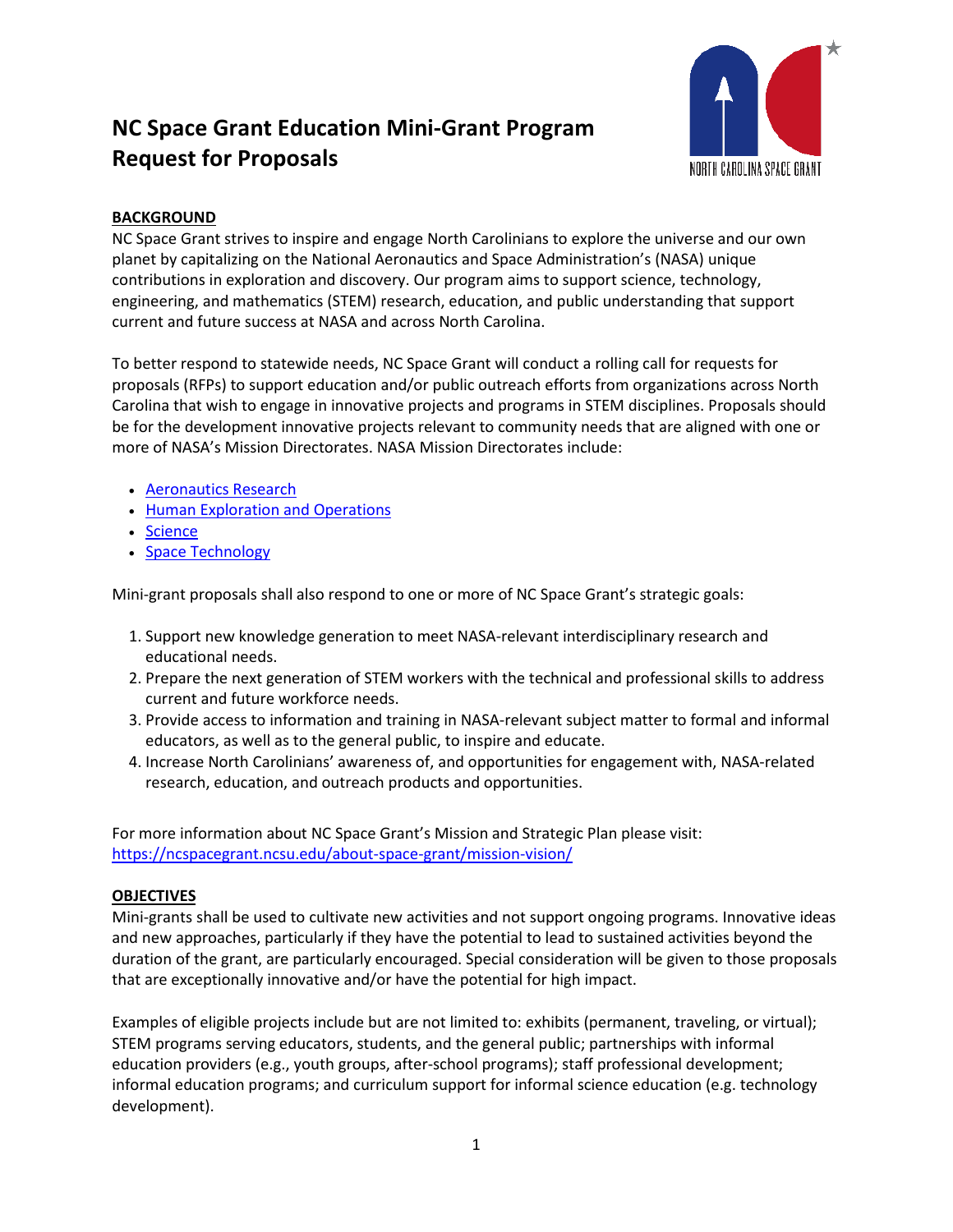

## **AWARD LEVEL**

- The maximum award level is \$3,000.
- There is no deadline to submit a proposal. However, proposals will be processed and peer reviewed on a rolling basis in the order in which they are received.
- Awards will be made to ensure statewide reach and are subject to availability of NASA funding and the quality of submitted proposals.
- All awardees will be required to submit a final report.

## **ELIGIBILITY REQUIREMENTS**

- Proposals will be accepted from the following: accredited institutions of higher education in the state of NC, industry, public/private schools/districts, museums, and other not-for-profit educational organizations.
- Proposals that serve underserved and underrepresented communities are strongly encouraged.

## **PROPOSAL CONTENT**

### **A. Title Page (1 page)**

The cover page must include the following items: project title, name of the applicant who will lead the project, job title, name of the institution (on behalf of which the proposal is being submitted), address, phone number, and email. University-affiliated applicants must have approval from their office of sponsored programs prior to submitting a mini grant proposal to NC Space Grant.

### **B. Project Description (4 pages maximum)**

Provide a detailed description of the proposed project that addresses the following items:

- 1. **Purpose:** Define the education and/or public outreach need that is being addressed.
- 2. **Design and Methodology**: Provide a descriptive overview of the proposed project. Provide a rationale for the education methodology that will be used.
- 3. **Relevance:** Clearly describe how the proposed project is related to a NASA Mission Directorate and addresses at least one NC Space Grant strategic priorities. Describe the utilization of any NASA education materials, expertise, and/or ways in which NASA's unique contributions to exploration and discovery are addressed by the project.
- 4. **Output and Outcomes:** Describe the intended beneficiaries/ participants/ audience (e.g., basic demographics), estimated target numbers, and plan to collect data for final reporting purposes. Describe how the program will actively seek the involvement of women, underrepresented populations, and persons with disabilities.
- 5. **Dissemination:** Discuss plans for disseminating information about the project to the broader community.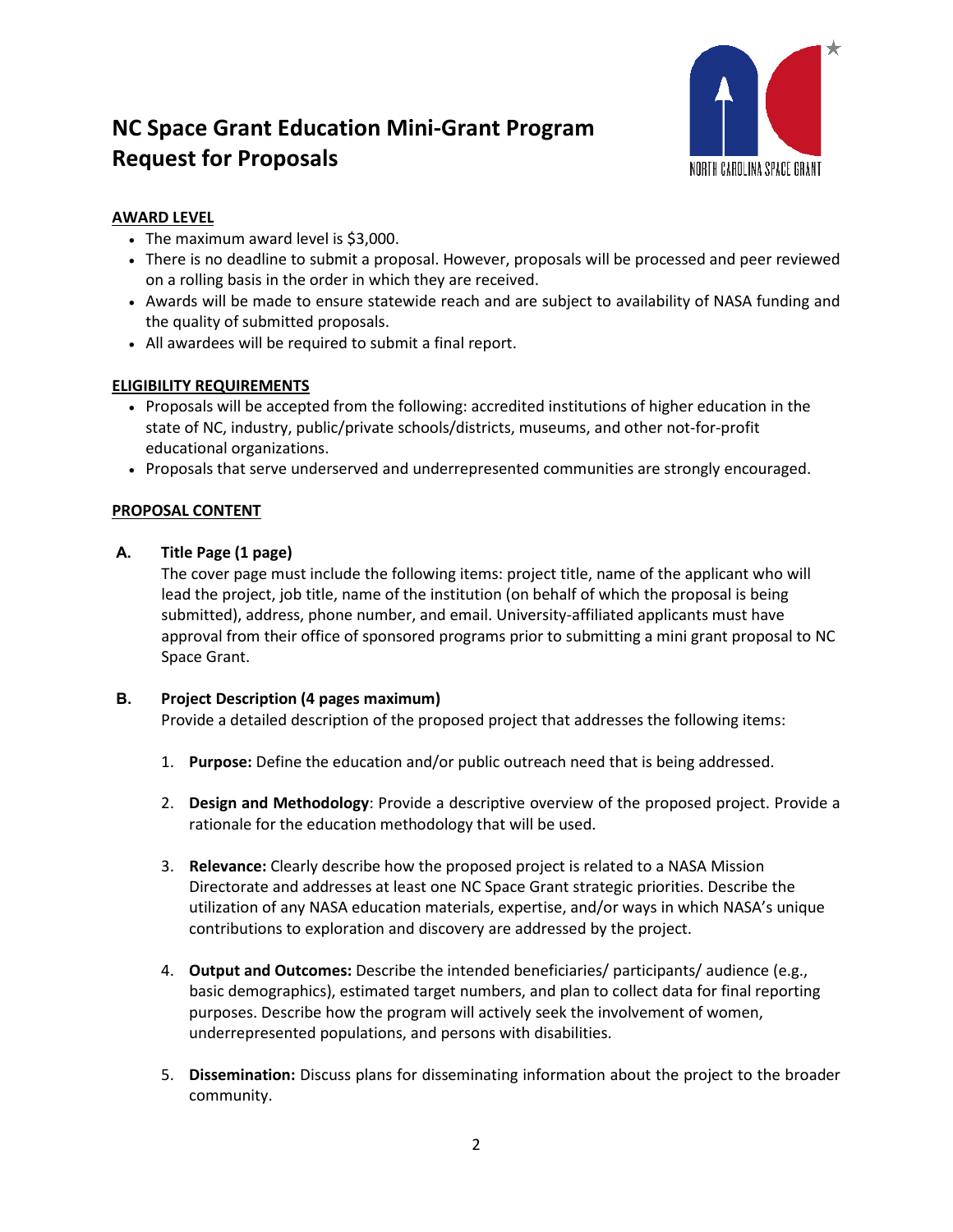

- 6. **Management:** Describe roles and responsibilities, as well as the relevant qualifications and experience of the Project Lead. Identify other key personnel and/or partners that play key technical or operational roles, and describe their experience, roles and responsibilities.
- 7. **Timeline**: Identify significant benchmarks, milestones, deadlines, and dates. A chart or a narrative are acceptable formats.

### **C. Applicant/Project Lead Bio (2 pages)**

The applicant/project lead must include a short biographical sketch or resume (not to exceed two pages) that includes his/her/their applicable education and professional experience.

### **D. Budget and Budget Narrative (2 pages)**

Provide a detailed budget in the format outlined in Appendix A along with a budget narrative.

Unallowable expenses include:

- Equipment
- Food and beverages
- Facility renovations
- Promotional materials (e.g. T-shirts, etc.)

### **PROPOSAL FORMAT**

The following guidelines and restrictions apply to all proposals. Proposals not meeting these requirements may not be considered.

- Proposals must be submitted as one PDF file.
- Proposals should be one-sided, single-spaced on standard 8  $\frac{1}{2}$  x 11 paper, no smaller than 12 point font and with no less than one inch margins throughout. Text restrictions are inclusive of all illustrations, tables, charts, exhibits, etc.
- All pages must be numbered sequentially.
- Proposals should contain only appendices and attachments specifically called for. Other appendices and attachments are not allowed and will not be evaluated.
- All information you wish for reviewers to consider should be included in your proposal. It is not acceptable to refer reviewers to websites or other external sources for additional information or as evidence for your narrative.

### **PROPOSAL SUBMISSION**

- Proposals should be submitted online at the following link: [https://go.ncsu.edu/ncspace\\_proposals](https://go.ncsu.edu/ncspace_proposals)
- Electronically submitted proposals must contain all required signatures (university-based proposals).

### **PROPOSAL REVIEW AND EVALUATION**

Mini grants will be peer reviewed on a rolling basis. The following areas will be considered in the evaluation: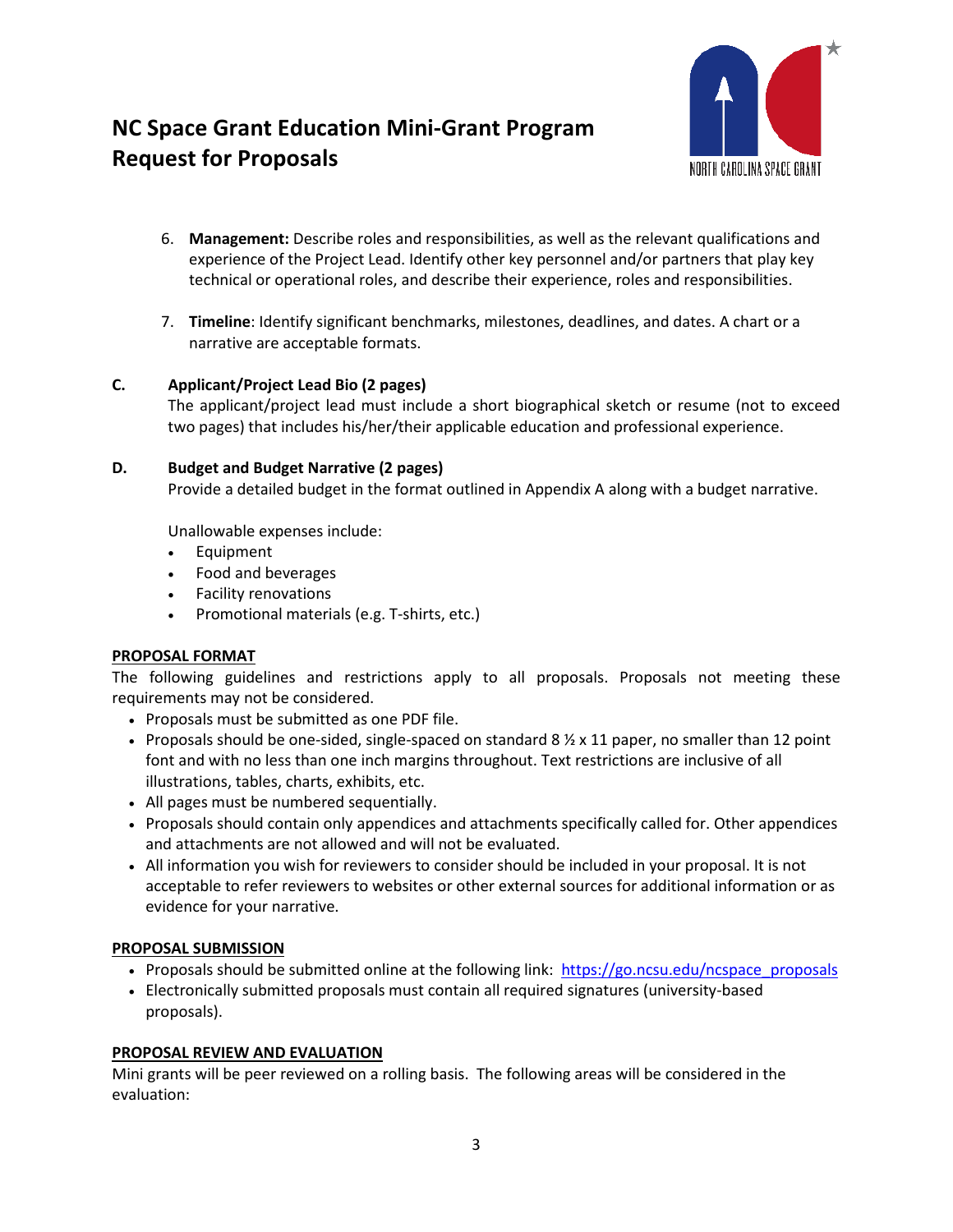

### *Educational Merit (30%)*

- Clarity and relevance of the purpose and need of the proposed project; and
- Degree to which the project design addresses STEM instruction and learning related to NASA exploration and discovery.

## *Relevance to NASA and NC Space Grant Coals (20%)*

- Degree to which the proposed project utilizes NASA education materials or NASA's unique contributions to exploration and discovery; and
- Alignment of the project to one or more NC Space Grant's strategic objectives.

### *Outputs and Outcomes (20%)*

- Targeted number of beneficiaries/participants/audiences (estimated numbers and demographics);
- Plan to reach targeted beneficiaries/participants/audiences, including efforts to encourage the involvement of women, underrepresented populations, and persons with disabilities; and
- Dissemination plan or other communications products.

## *Management (15%)*

- Qualifications and experience of the project manager;
- Organizational capacity and experience to carry out the proposed work; and
- Realistic timeline for significant benchmarks, milestones, deadlines, and dates.

### *Budget (15%)*

- Clarity and reasonableness of the funding request; and
- Degree to which proposed effort demonstrates effective use of funds.

### **POINT OF CONTACT**

Questions regarding this announcement, including applicability of your proposal ideas, please contact Ms. Jobi Cook, NC Space Grant Associate Director at jobi cook@ncsu.edu or (919) 515-5933.